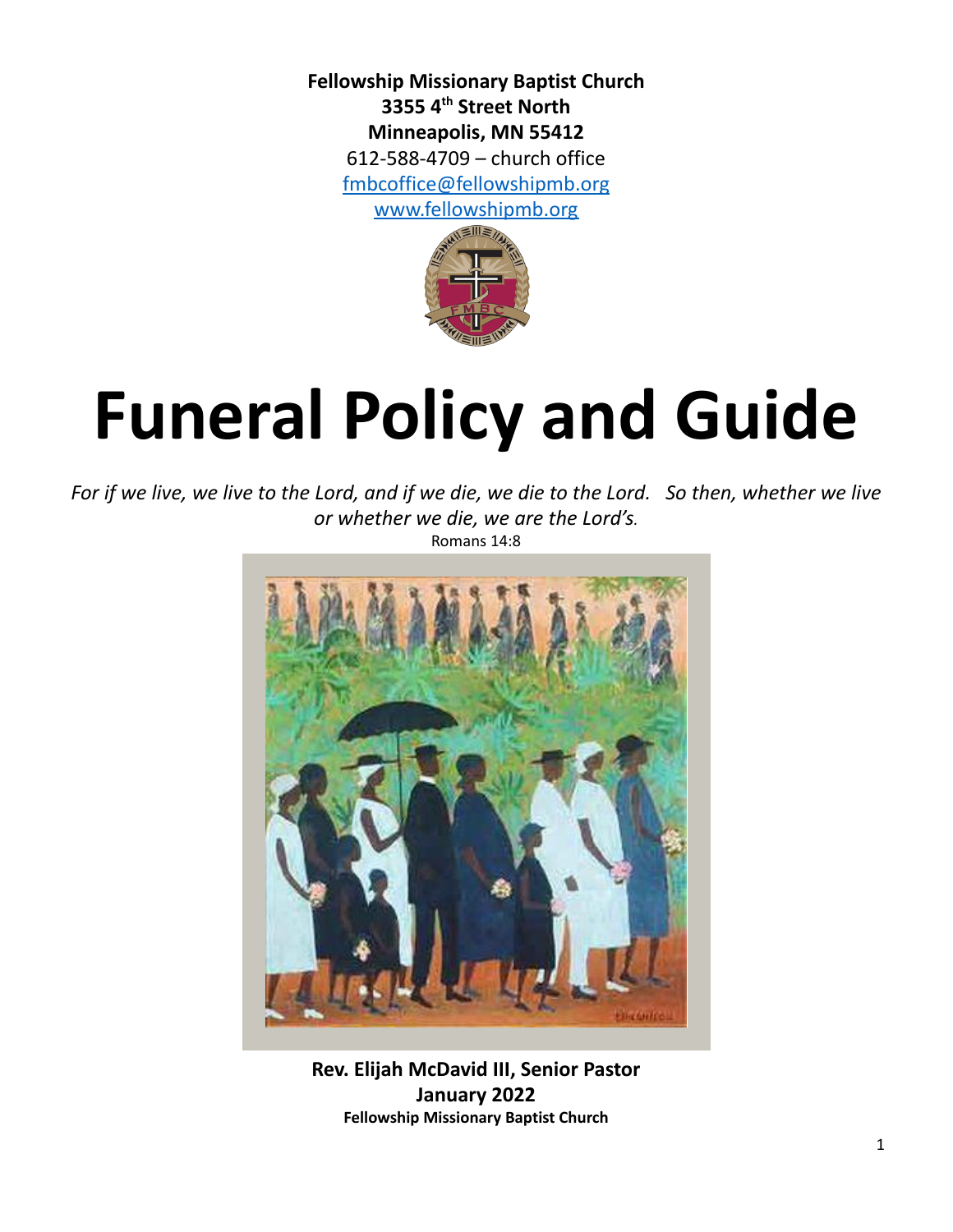## **Funeral Policy and Guide**

For if we live, we live to the Lord, and if we die, we die to the Lord. So then, whether we live or whether we die, we *are the Lord's* (Romans 14:8)

A Christian funeral service at the Fellowship Missionary Baptist Church is worship of the true and living God. The funeral is God's way of bringing comfort to the hearts of those who mourn as Scripture is read and preached, prayer is offered, praises are sung, grief is expressed, remembrance is cherished, and is an occasion in which we bless the name of the One who gives and takes away life - our Lord and Savior Jesus Christ.

It is Fellow Missionary Baptist Church's desire and privilege to minister to the families of our congregation in their time of need, for it is through the Word of God that we have hope at the time of the death of a loved one (I Thess. 4:13-14).

#### **OBJECTIVES**

This policy is provided to assist the families of Fellowship Missionary Baptist Church (FMBC) in planning and providing a Christian funeral. The following procedures govern the conduct of funerals and memorial services for members of FMBC as we want to be clear on how our church will be of service to grieving families. Our desire is to assist those who need comfort as they face bereavement, as well as caring for the spiritual needs of those involved.

#### **CHURCH STAFF**

Upon the death of one of our members or member's immediate family, the church should be notified as soon as possible. The church earnestly desires to know of those who need comfort and counsel as they face death. By being involved early in situations of death or impending death, the church can help with important decision making. The Pastor, Church Funeral Coordinator, Deacon Ministry and/or ministerial representative are available for support.

#### **FELLOWSHIP MEMBER AND IMMEDIATE FAMILY MEMBER**

A member is defined as one who is in good standing in the church - has received Jesus Christ as Lord and Savior, has completed the new members' requirements, been fellowshipped into the church, attends worship services regularly, and contributes to the financial support and ministries of the church.

An immediate family member is defined as parents, children, siblings, grandparents, and grandchildren of FMBC active members. Keep in mind, conducting funerals for people who have no connection with the church or with any church is not a normal part of the ministerial obligation. However, it is up to the discretion of the Pastor to allow himself or the church to participate.

#### **TYPES OF SERVICES**

#### **● Memorial Service**

A Memorial Service is a service where the body is not present. Interment of the remains in a Service of Committal has either preceded the Memorial Service or will take place later.

#### **● Funeral Service**

A Funeral Service is a service where the body is present in either a casket or an urn. The Funeral Service is concluded with a Service of Committal at the burial site, unless otherwise decided by the family.

#### **● Graveside Service**

A Graveside Service is a service that takes place at the burial site. The Service of Committal is a part of the Graveside Service.

#### **LOCATION AND DATES FOR SERVICE**

To reserve the church and ensure that it available for a memorial or funeral service, all scheduling must be made via the church's administrative office at 612-588-4709. Any informal discussion with anyone outside of the administrative office is not sufficient for reserving the church.

The church sanctuary is the designated place for a memorial or funeral service. FMBC's sanctuary has a seating capacity of 550. Services may occur on Tuesdays, Wednesdays, Thursdays, or Fridays. Viewings will begin at 10 am CST and the service will begin at 11 am sharp. In extenuating circumstances exceptions may be made with the approval of the Pastor's office.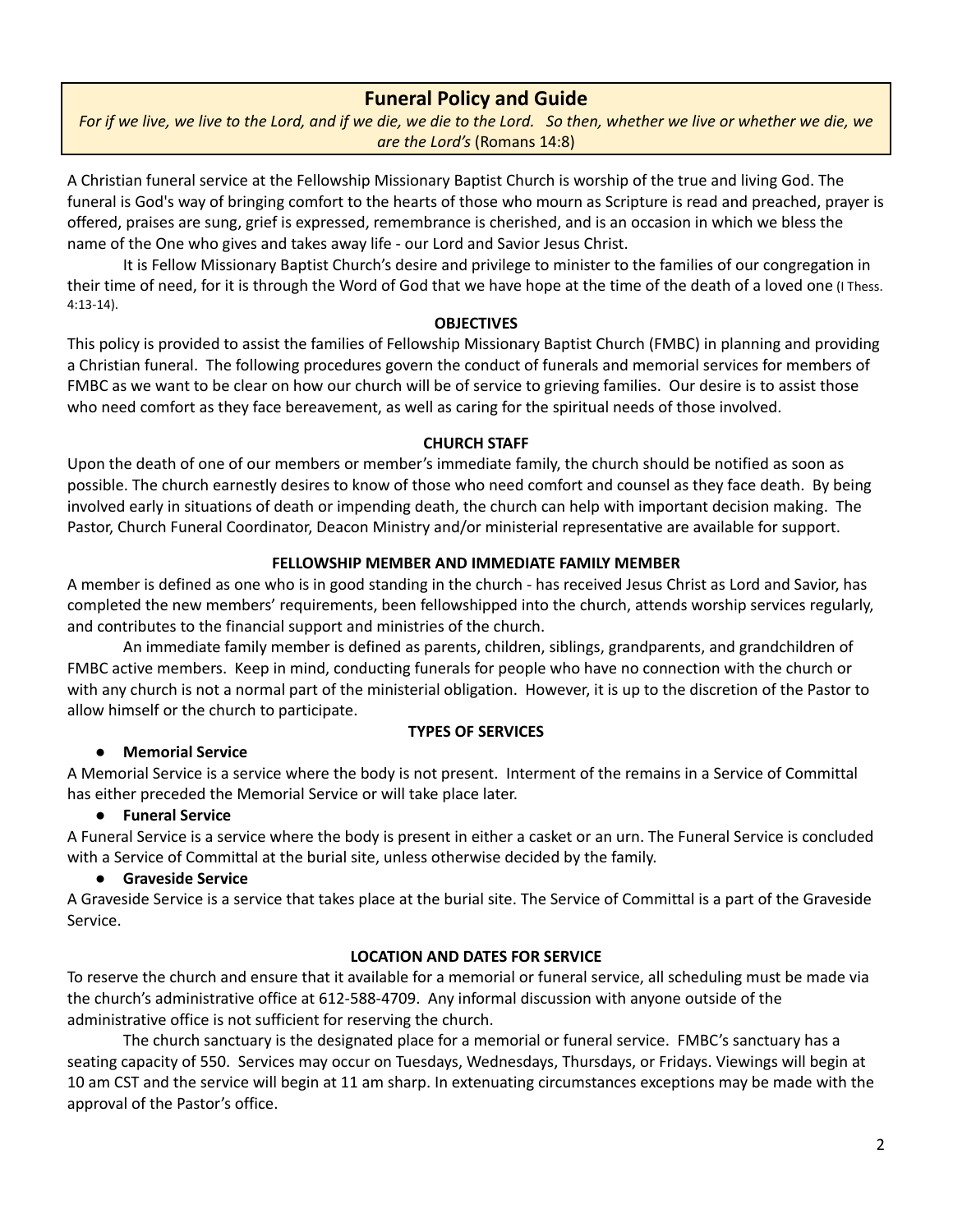Unfortunately, the church cannot cancel any pre-scheduled major events (weddings, conferences, workshops, etc.) to accommodate a funeral or memorial service. Cancelling such events impact participants' travel, finances, and other accommodations. However, the church will do its best to honor a family's wishes.

The church does not provide a nursery during a funeral or memorial service. Parking is available on the church's south parking lot.

#### **THE SERVICE**

Memorial, Funeral, and Graveside Services are acts of worship among the Christian community. The purpose of such services of worship are to glorify God, to affirm our belief in the resurrection to life everlasting, and to comfort the bereaved. Although gratitude and honor are to be expressed for the life and witness of the deceased, the focus of worship is upon God; therefore, prolonged funeral services are discouraged. We recommend that services be planned to last no longer than ninety (90) minutes to two (2) hours.

The church requests that the family select one viewing to be done generally 30 - 60 minutes before the service. If a viewing of the body of the deceased is held prior to the funeral, the funeral director will preside during this period. The church building will be open for funeral directors at least one hour before the scheduled times for viewing and funeral services.

The Pastor or his designee will officiate all FMBC members' funerals, memorials, and graveside service. If the family wishes to use an outside eulogist, they must receive prior approval from the Pastor's office.

#### **THE ORDER OF WORSHIP**

Funeral services at FMBC follow a standard order of worship (see appendix A). The family has the option to choose scripture readings and song selections that are meaningful to the deceased. The family also has the option of choosing individuals to provide brief remarks, however these individuals must be designated prior to the printing of the program. The Pastor or the presiding minister will not make changes to the order of worship the day of the funeral. (See Appendix A on page 5 of this document).

#### **● Programs**

The Pastor or FMBC's Funeral Coordinator will assist the family in drafting the funeral service program. FMBC will print the programs once all materials have been received and a final draft has been approved by the family. The first 200 programs are free for FMBC members and immediate family members. Additional programs will cost 25 cents each. For non-members each program will be 25 cents.

#### **● Music**

The church Piano Accompanist will provide music for members and their immediate family members. The Minister of Music or the Piano Accompanist is available for consultation with the family concerning the musical selections. The appropriateness of musical selections will be determined by the Minister of Music or Piano Accompanist. Additional instrumentalists or vocalists may be engaged at the expense of the family. All music must be in adherence with Christian worship and approved by the church's Minister of Music, Piano Accompanist, or Pastor.

#### **● Audio-Visual**

FMBC only provides the use of our audio system for funeral services. We do not provide any video services (recording, streaming, or slideshows). FMBC's video equipment cannot be used by the family or outside vendors.

#### **● Ushers**

The FMBC Usher Ministry is available to serve during the funeral service. Ushers will reserve adequate seating for the family, assist in seating those who attend the service, disseminate funeral programs, and be available to attend to family members who might need additional support.

#### **REPASS**

FMBC can provide seating space for a repass meal of up to 75 persons. The family is responsible for their own catering and clean-up of the room.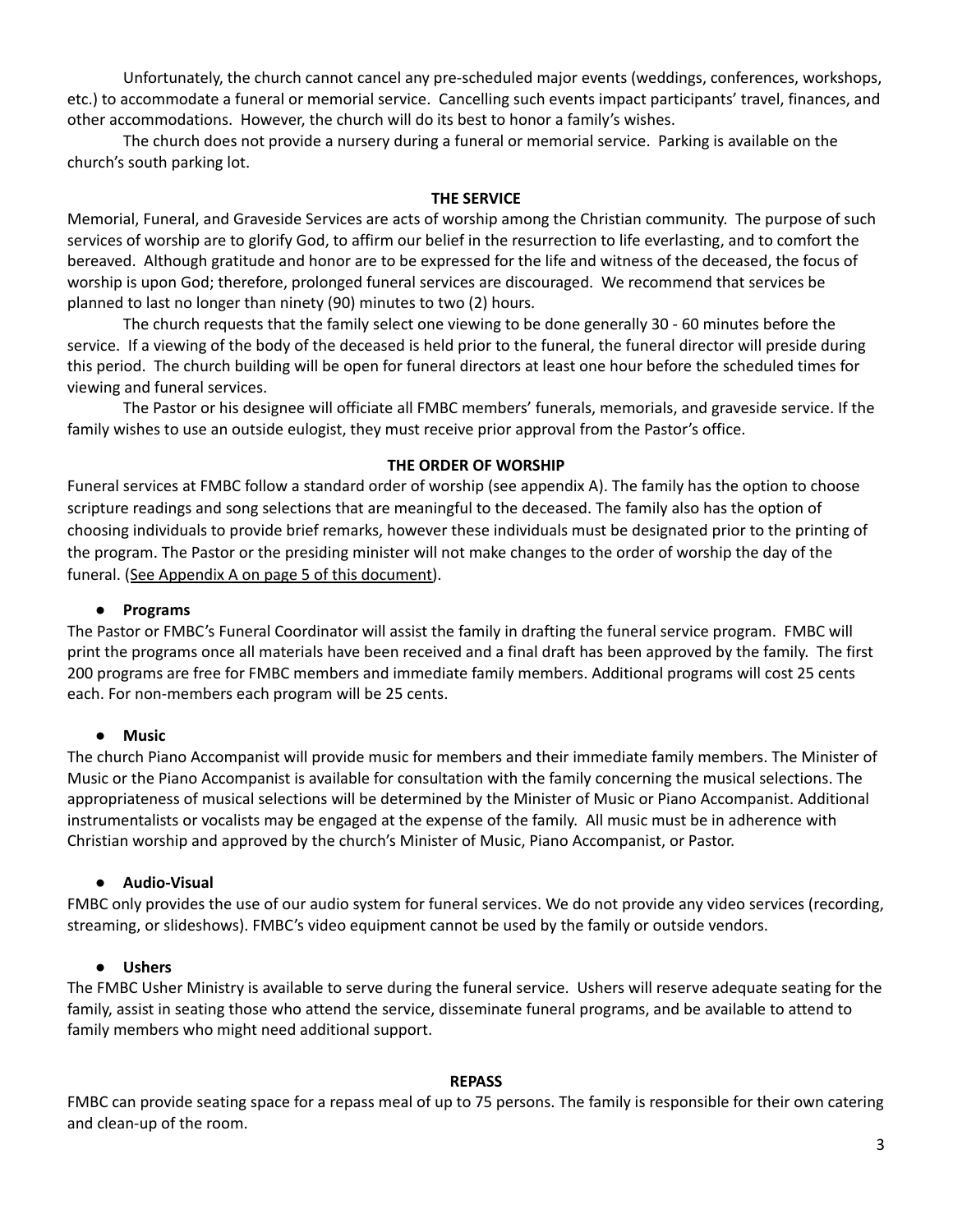#### **FRATERNAL, CIVIC, OR MILITARY RITES**

The funeral or memorial service is complete in and of itself. The service of worship is an act of the Christian community in which the wider community is welcome. If other rites - fraternal, civic, or military are to take place, these rites should be conducted apart from the service or prior to the funeral service.

#### **DECORATION, DISPLAYS, AND FLOWERS**

Families may wish to display the deceased's remains, flowers, and photographs of the deceased and his/her family.

Only fresh cut flowers and planters may be used in the sanctuary. Floral arrangements may be sent to the church during church business hours, 10:00am – 3:00pm. In the case of cremation, the church will provide a small table in the sanctuary for an urn. The family is responsible for the table covering and decorations.

Any displays or pictures must be appropriate to a worship setting. No nails, tacks, staples, or screws shall be put into the walls, furniture or attached to chairs. We recommend that you display pictures on easels, and other memorabilia be placed on a table in the church atrium. No displays may be placed on the Communion Table. The church can provide up to 3 easels. The family is responsible for removing all decorations and flowers from the church within 3 hours of the conclusion of the service.

#### **COSTS AND FEES**

#### **● Members and Immediate Family Members**

The church will provide use of the sanctuary, services of the Pastor, the Funeral Coordinator, Pianist (B. Panser), Sound Technician, and janitorial services at no cost to the deceased member's family or immediate family member. Any additional honorarium the family may wish to give the pastor, musician, any other church employee or volunteer should be delivered directly to the intended recipient. The following services may be added at a charge to the family:

| Keyboard (B. Steele)      | \$350.00        |
|---------------------------|-----------------|
| Hammond Organ (E. Porter) | \$300.00        |
| Drums (C. Bradford)       | \$300.00        |
| Bass (Y. Bekure)          | \$300.00        |
| Guitar (S. Christensen)   | \$300.00        |
| Programs (beyond 200)     | \$0.25 per copy |

#### **● Non-Members**

If the deceased does not meet the member or family relationship criteria, then applicable charges for use of the church and its services will apply:

| Pastor                    | \$250.00        |
|---------------------------|-----------------|
| Keyboard (B. Panser)      | \$75.00         |
| Keyboard (B. Steele)      | \$350.00        |
| Hammond Organ (E. Porter) | \$300.00        |
| Drums (C. Bradford)       | \$300.00        |
| Bass (Y. Bekure)          | \$300.00        |
| Guitar (S. Christensen)   | \$300.00        |
| Church Sound Technician   | \$350.00        |
| Use of Church Sanctuary   | \$150.00        |
| Programs                  | \$0.25 per copy |

Other potential costs to the family will be for additional services the family may request.

Full payment must be made to the church, at least 48 hours prior to the service, via cash, money order or certified *check.*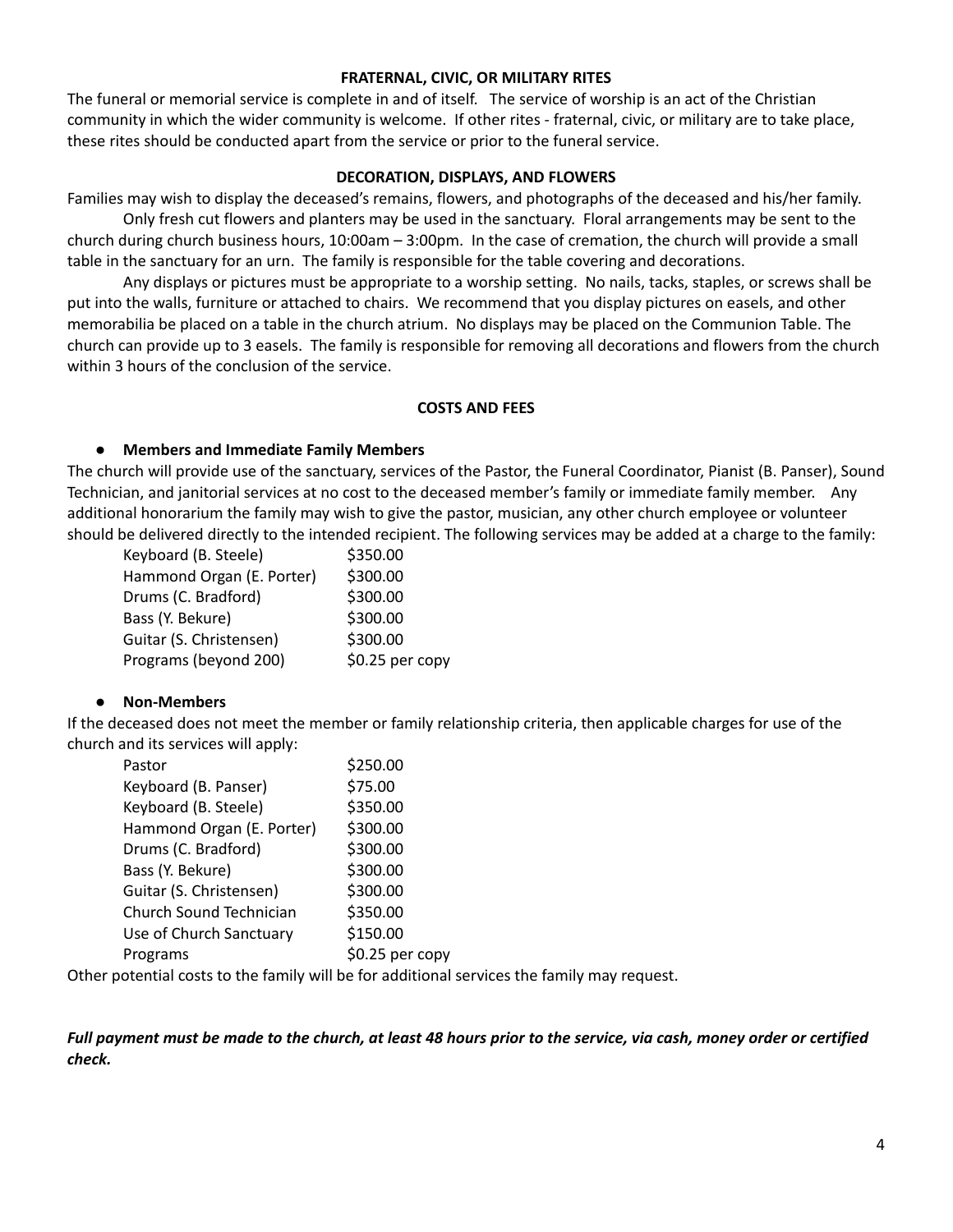## **APPENDIXES**

## **Appendix A**

## **STANDARD ORDER OF SERVICE**

To ensure that the funeral service is rendered with excellence and efficiency, FMBC follows a standard order of worship. The church funeral coordinator and Pastor's office will assist the family in planning the program and assigning program participants as needed. However, the church does not print or produce programs for funeral services. Below is the standard order of services for funerals:

Musical Prelude

Processional - Presiding

Invocation - Presiding

Hymn of Rejoicing

Scripture Readings (family can choose scriptures and readers, if not FMBC will assign associate minister)

- Old Testament
- New Testament

Prayer of Comfort (FMBC Deacon)

Selection (This can be a solo, choir led, or congregational song)

Greetings & Acknowledgements - Presiding

• Special Cards

• Special Resolutions

• Special Poems

Expressions (No more than 4 persons; Each person limited to 2 minutes each. Also, only the names on the printed program will be allowed to give remarks.)

- Church Officers / Clergy
- Family Members (if appropriate)
- Care Givers (if appropriate)
- Community/Association Officers

Selection (This can be a solo, choir-led, or congregational song.)

Eulogy (Pastor McDavid will preach; or assign to an FMBC minister; or grant permission to a family requested eulogist on a case-by-case basis)

Benediction

Final Directions - Include directions to the cemetery and/or repass event space if needed

Recessional